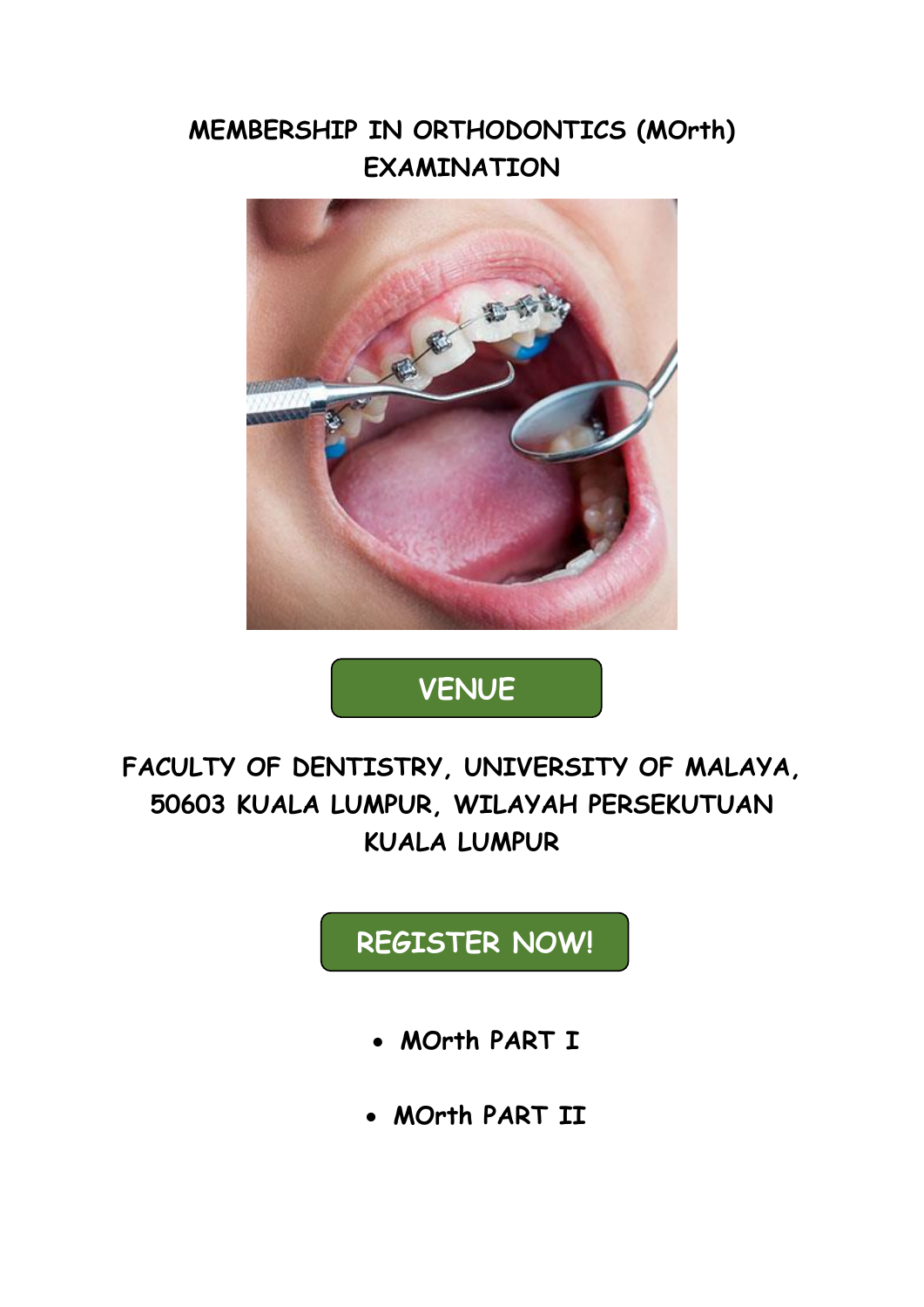#### **HOW TO APPLY**

- 1. Candidates may visit this webpage of the Royal College of Surgeons of England:<https://www.rcseng.ac.uk/education-and-exams/exams/> to download the application form for respective examinations OR candidates can also download the application from here.
- 2. If you hold and have provided a GDC number you do not need to send in any further documentation.

#### **GUIDELINES**

- 1. Candidates whose names do not appear in the current UK dentists registry (GDC) must submit evidence (in the form of original documentation or certified copies\*) of the following:
	- Your primary dental qualification, together with the date of acquisition. The qualification you hold must be referred to on the following website [http://avicenna.ku.dk/database/medicine/.](http://avicenna.ku.dk/database/medicine/) If your qualification is not listed on this website you will need to provide a NARIC certificate (more information is available on [https://www.naric.org.uk/naric/\)](https://www.naric.org.uk/naric/)
	- **Registration document**; Copies of letters and certificates will only be accepted if they have been verified as a true copy. Attested copies must bear an original signature and official stamp (e.g. hospital stamp, university stamp, public notary stamp). Official English translations from a translation agency will be required for stamps or certificates that are not in English
	- Two current passport-sized photographs (blue or white background)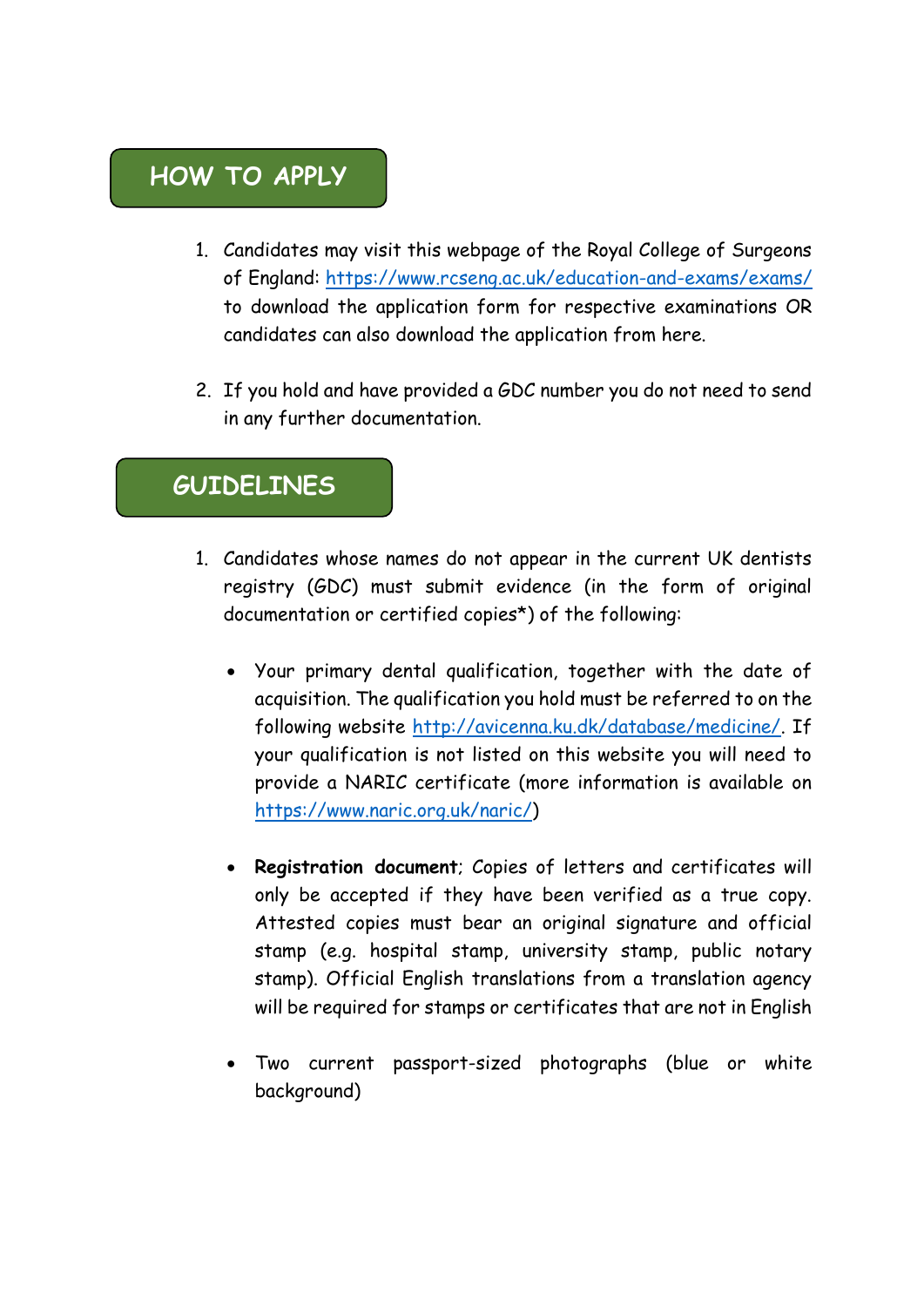2. Please post the completed application form along with the required evidence and photographs to the following address:

> **MR. SYAHRIZAT SUHAIMI** Level 10, Postgraduate Management Office Dental Specialists and Research Tower Faculty of Dentistry University of Malaya 50603 Kuala Lumpur Malaysia

- 3. Candidates must bring their current passport or a British driving licence to the examination. If you are not in a position to provide these you must produce an official document with your name, signature and a current photograph. If you do not provide some form of photographic identification, as detailed above, you may not be admitted to the examination.
- 4. **Please note:** Applications must be received by the closing date stated on the MOrth website. Late applications will not be processed.